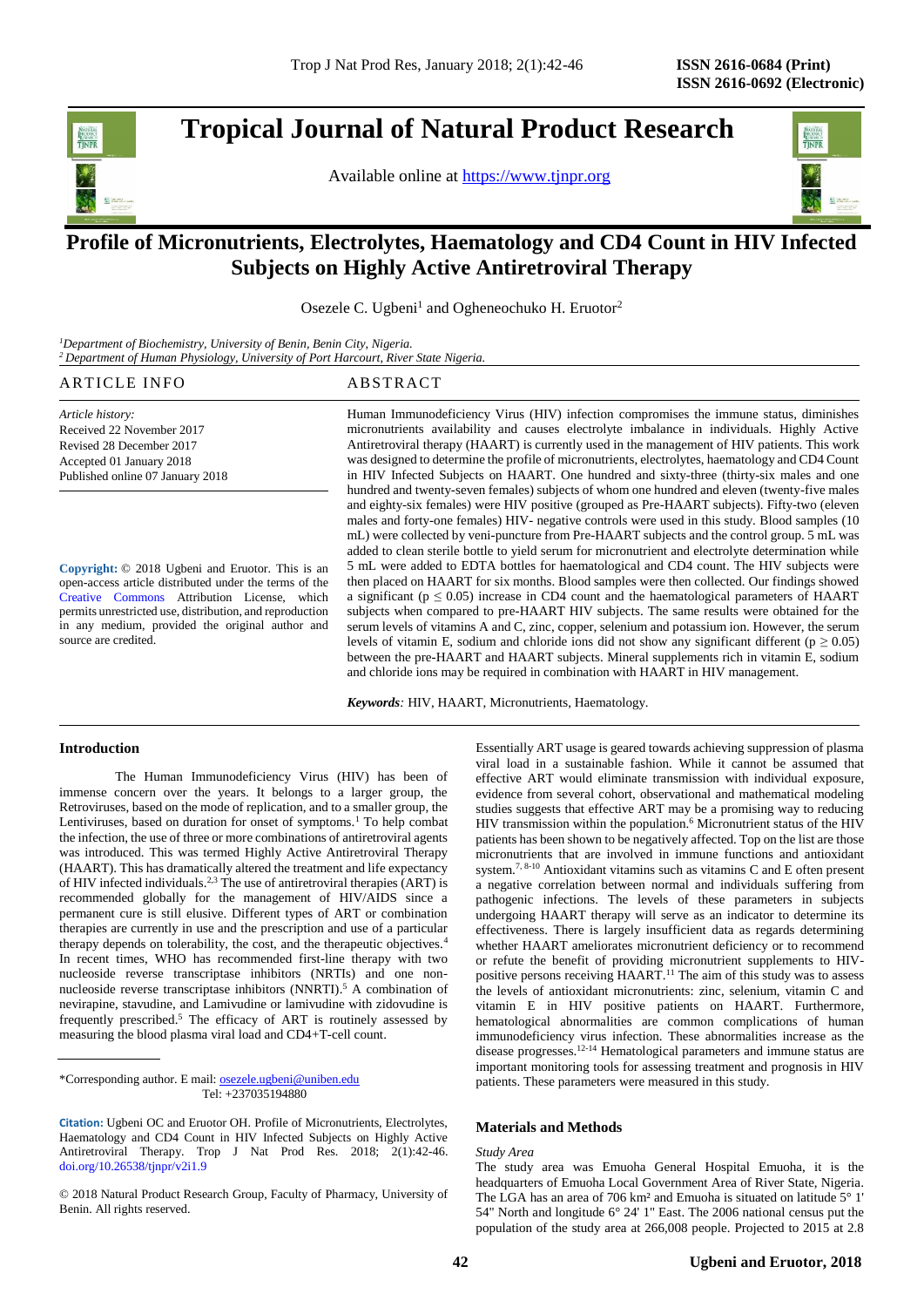percent national growth rate, the 2015 population of the study area is 333,042 people.<sup>15</sup>

### *Study design*

This is a comparative study of subjects with HIV (pre-HAART and HAART) without TB co-infection. A reference group of healthy HIV negative subjects was also recruited. Blood samples were collected for serum analysis of micronutrient levels of Selenium, Copper and Zinc, electrolytes (sodium, potassium and chloride ions), white blood cells, haemoglobin, platelets and CD4+ cell count.

### *Selection of subjects*

A total of one hundred and sixty-three (163) participants were involved in the study, of which 111 were HIV positive (designated as pre-HAART and HAART) and 52 HIV-negative controls. The controls were recruited such that there was no significant difference in age when compared to HIV positive individuals.

### *Ethical considerations*

The proposal for this study was approved by Emuoha General Hospital Emuoha, Ethical Committee. Informed consent was obtained from the subjects before they were enrolled in the study.

### *Inclusion criteria*

Only HIV positive and HIV negative individuals who consented were recruited for this study.

### *Exclusion criteria*

HIV positive subjects and HIV negative subjects with tuberculosis, pregnancy, hepatitis, hypertension, kidney problem diabetes and any other ailment that has significant effects on the parameters of interest were excluded from the study.

### *Specimen collection*

Veinous blood (10 mL) were collected by veni-puncture without stasis from HIV patients (Pre-HAART) and HIV negative control. Similarly, 10 mL of blood was taken from the HAART group after six months on HAART therapy. In each case, 5 mL was added to a clean sterile bottle to yield serum for micronutrients (copper, zinc and selenium) and electrolyte (sodium, potassium and chloride) determination while 5 mL was added to EDTA for the haematological and CD4-T cell determination. The blood dispensed into the plain bottles were allowed to stand for about an hour to clot and for retraction and then centrifuged at 3,500 rpm for 10 minutes at room temperature. The serum was separated and stored at -20°C until time of analysis.

### *HIV testing*

HIV testing for all patients was performed using Determine Alere rapid tests Kits. Positive results with this test were confirmed with Statpack (HIV 1/2 Stat-Pak, Chembio Diagnostic Systems, New York, USA); if this test showed a negative result, further testing was done with Unigold (Uni-Gold TM HIV, Trinity Biotech, Wicklow, Ireland). Patients who tested positive for HIV were referred to an ART clinic in the same facility for enrolment in HIV care and consideration of ART initiation.

#### *CD4+ T cell count*

CD4+ T cells were analyzed using a BD FACS Count flow cytometer (Becton Dickinson Immunocytometry Systems, San Jose, Calif.) with two monoclonal antibodies (aCD4 and aCD8; Becton Dickinson Immunocytometry Systems).

# *Haematological Parameters*

Full blood cell counts were done using Sysmex Kx-21 (Sysmex Corporation; Kobe Japan).

### *Estimation of Serum Electrolyte Levels*

Electrolyte levels were analyzed using an automated Chemistry Analyzer (Model 3000) manufactured by Buck Scientific Corporation, Connecticut, USA.

### *Micronutrient Analysis*

Serum concentrations micronutrient (Se, Zn and Cu) were determined using atomic absorption spectrophotometry (Buck Scientific, 210, Atomic Absorption Spectrophotometer, Connecticut, USA) as previously described. 16

### *Data analysis*

Data obtained were analyzed using SPSS version 20 statistical software package. Results generated were expressed as mean ± SD and P-value < 0.05 were considered significant. The significance difference among the groups was assessed by repeated-measures analysis of variance (ANOVA).

# **Results and Discussion**

## *Socio-demographic characteristics of the study participant*

Table 1 shows the socio-demographic profile of both HIV-positive (subjects) and HIV-negative (controls) participants. 163 participants were recruited for the study, 111 (68.1%) were HIV positive and 52 (31.9%) were HIV-negative. These subjects were further characterized as reported in the table.

### *Serum levels of some micronutrients of HIV positive (Pre-HAART and HAART) and controls*

Our results show a statistically significant ( $p < 0.05$ ) depletion of the micronutrients in Pre-HAART HIV subjects when compared with HAART HIV subjects and the controls.

*Serum electrolytes of HIV positive (Pre-HAART and HAART) and controls* Our findings show that the HAART HIV and control subjects had significant higher presence of potassium ions.

### *CD4 Counts and Some Haematological Parameters of HIV Positive (Pre-HAART and HAART) and controls*

Our findings indicate that the HAART HIV subjects had very significant  $(p \le 0.05)$  increase in CD4 counts and other haematological parameters considered in this study when compared with the Pre-HAART HIV subjects.

The reduction in vitamins A and E observed in HIV positive subjects in this present study is in agreement with the works of Lawal *et al*. <sup>16</sup> who also reported lower levels of these vitamins. Lower levels of these vitamins in HIV positive patients compared with controls is not unconnected with increased absorption and utilization of free radicals.<sup>16</sup> However, the use of HAART ameliorated the depletion of these vitamins and hence its availability for other physiological functions. The activity of HAART may have led to the reduced generation of free radicals or other metabolic processes that could lead to depletion of the vitamins.

The decrease in vitamin C in the present study is in consensus with the works of Stephensen *et al*. <sup>17</sup> and Anyabolu *et al*. 18 . Similarly, it was reported that antioxidant role of vitamin C in combating the prooxidant activity of HIV infection is believed to be largely responsible for vitamin C deficiency in HIV infection. <sup>6</sup>

Our results show that patients with HIV showed significant ( $p \le 0.05$ ) increase in the mean serum copper level when compared with the control subjects. This finding was consistent with previous studies by Lawal *et al*. <sup>16</sup> and Nwegbu *et al*. <sup>19</sup> who reported that there was a significant increase in the mean plasma copper concentration when compared with control group. Copper as a compound required for immune complex formation, blood and coagulation factors formation is a major micronutrient required by the body.<sup>20</sup> HIV infection has been reported to be associated with increased proinflammatory cytokines<sup>21</sup> which was reported to lower the plasma levels of zinc but raises the level of Copper. <sup>22</sup> The results of the present study showed that there is significant ( $p \le 0.05$ ) decrease in the mean plasma zinc levels in patients when compared with mean plasma zinc level of control group. This finding agreed with the studies of Khalili *et al*., <sup>8</sup> Lawal *et al*. <sup>16</sup> and Mohamed *et al*. <sup>23</sup> who reported that there was a significant ( $p \le 0.05$ ) decrease between zinc levels in HIV positive patients when compared with zinc level of the control group.

From this present study, the serum level of selenium is markedly reduced in HIV positive subjects when compared with control subjects. The reduction was statistically significant ( $p < 0.05$ ). This result was in agreement with studies by Bobat *et al*. <sup>24</sup> and Ogunro *et al*. <sup>25</sup> The reduction in selenium level may be caused by several factors such as oxidative state induced by the virus, malabsorption, <sup>26</sup> altered metabolism, gut infection,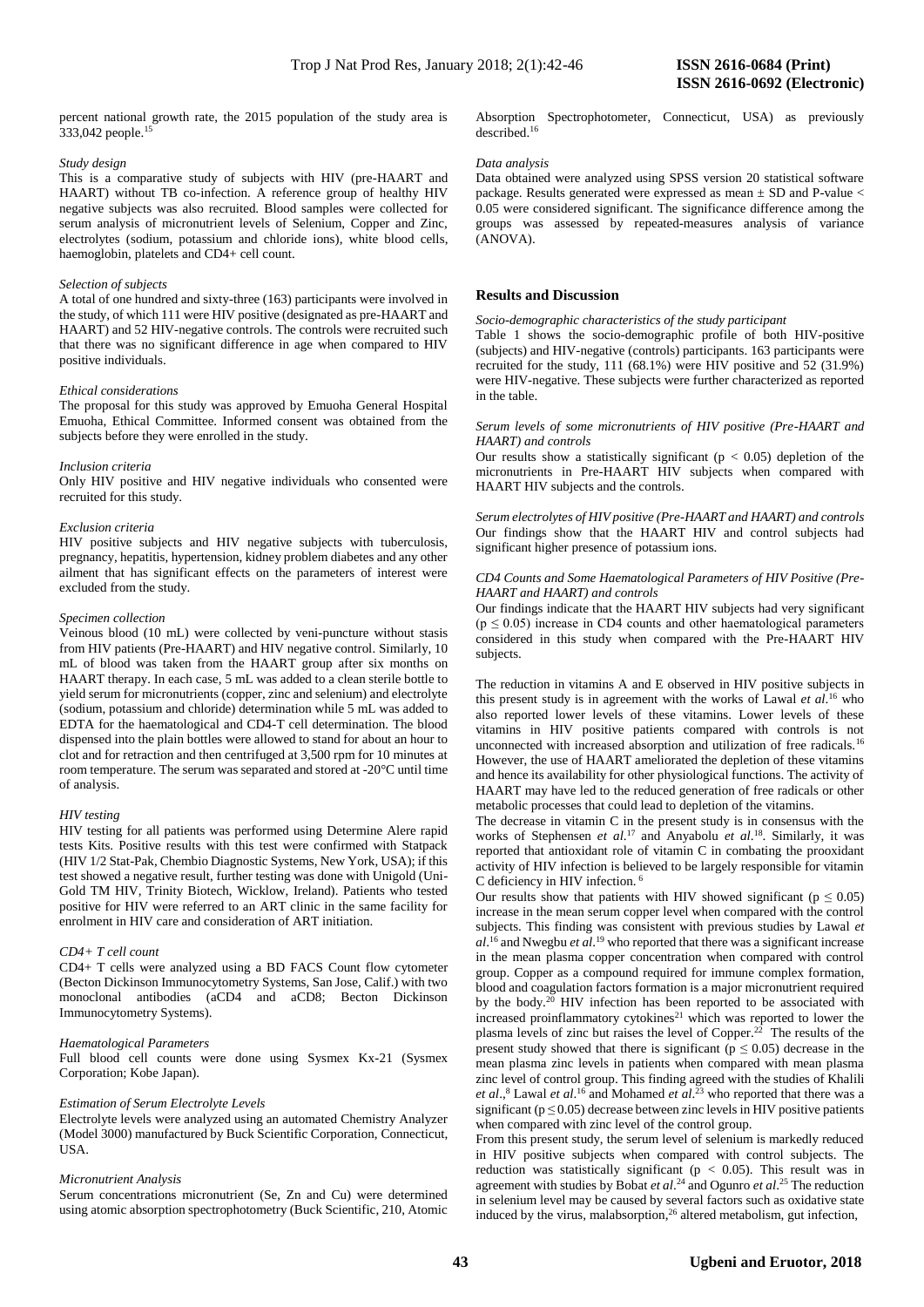| <b>Variable</b>       | <b>Categories</b>        | HIV-Positive (%) | Controls $(\% )$ | Total $(\% )$ |
|-----------------------|--------------------------|------------------|------------------|---------------|
| Age                   | $11-20$                  | 20(18.0)         | 12(23.0)         | 32(19.6)      |
|                       | $21 - 30$                | 36(32.4)         | 17(32.7)         | 53 (32.5)     |
|                       | $31 - 40$                | 31(27.9)         | 12(23.1)         | 43 (26.4)     |
|                       | $41 - 60$                | 24(21.6)         | 11(21.2)         | 35(21.5)      |
|                       |                          |                  |                  |               |
| <b>Sex</b>            | Male                     | 25(22.5)         | 11(21.2)         | 36(22.1)      |
|                       | Female                   | 86(77.5)         | 41(78.8)         | 127(77.9)     |
| <b>Marital status</b> |                          |                  |                  |               |
|                       | Married                  | 41(37.0)         | 23(44.2)         | 64 (39.3)     |
|                       | Unmarried                | 70(63.1)         | 29(55.8)         | 99 (60.7)     |
| Occupation            |                          |                  |                  |               |
|                       | Civil Servant            | 2(1.8)           | 2(3.8)           | 4(2.5)        |
|                       | Farming                  | 23(20.7)         | 8(15.4)          | 31(19.0)      |
|                       | Trading                  | 47(42.3)         | 26(50.0)         | 73 (44.8)     |
|                       | Artisan                  | 6(5.4)           | 12(23.1)         | 18(11.0)      |
|                       | Unemployed               | 34(30.6)         | 3(5.8)           | 37(22.1)      |
|                       |                          |                  |                  |               |
| <b>Education</b>      | Illiterate               | 28(25.2)         | 7(13.5)          | 35(21.5)      |
|                       | Primary                  | 48 (43.2)        | 22(42.3)         | 70(43.0)      |
|                       | <b>High School</b>       | 34(30.6)         | 21 (40.40)       | 55 (33.7)     |
|                       | <b>Tertiary Educated</b> | 1(0.9)           | 2(3.8)           | 3(1.8)        |

**Table 1:** Socio-demographic characteristics of the study participant

**Table 2:** Serum levels of some micronutrients of hiv positive (pre-HAART and HAART) and controls in the study.

| <b>Parameters</b>      | Control<br>$N = 52$        | Pre-HAART<br>N=111 | <b>HAART</b><br>$N = 111$    |
|------------------------|----------------------------|--------------------|------------------------------|
| Vitamin A $(\mu g/dL)$ | $9.70 \pm 0.93^{\text{a}}$ | $6.32 + 1.11^b$    | $8.02 \pm 0.70$ <sup>c</sup> |
| Vitamin $C$ (mg/dL)    | $1.73 + 0.16^a$            | $0.75 + 0.20^b$    | $1.21 + 0.42^{\circ}$        |
| Vitamin $E$ (mg/dL)    | $0.67 + 0.09^{\circ}$      | $0.35 + 0.04^b$    | $0.41 + 0.02^b$              |
| Zinc $(\mu g/dL)$      | $98.48 \pm 5.93^{\circ}$   | $76.20 + 9.16^b$   | $89.20 + 4.73$ <sup>c</sup>  |
| Copper $(\mu g/dL)$    | $26.43 \pm 3.34^{\circ}$   | $35.12 + 2.82^b$   | $31.66 + 2.33^{\circ}$       |
| Selenium $(\mu g/dL)$  | $55.17 + 6.02^a$           | $23.30 + 5.91b$    | $44.42 + 5.23^{\circ}$       |
|                        |                            |                    |                              |

Mean  $\pm$  SD values with different superscript are statistically different at  $p \leq 0.05$ 

**Table 3:** Serum electrolytes of HIV positive (pre-HAART and HAART) and controls.

| <b>Parameters</b>  | Contro<br>$N=52$             | Pre-HAART<br>N=111     | <b>HAART</b><br>$N = 111$      |
|--------------------|------------------------------|------------------------|--------------------------------|
| Potassium (mmol/L) | $4.07 \pm 0.57$ <sup>a</sup> | $3.29 + 0.33^b$        | $3.92 + 0.43^{\circ}$          |
| Sodium (mmol/L)    | $137.46 + 3.35^a$            | $132.61 \pm 2.46^b$    | $134.50 \pm 3.27$ <sup>b</sup> |
| Chloride (mmol/L)  | $100.42 + 6.28$ <sup>a</sup> | $98.92 + 5.65^{\circ}$ | $99.59 + 6.53^{\circ}$         |

Mean  $\pm$  SD values with different superscript are statistically different at  $p \leq 0.05$ 

**Table 4:** Cd4 Counts and Some Haematological Parameters of HIV Positive (Pre-HAART and HAART) and controls

| <b>Parameters</b>              | Control<br>$N = 52$            | Pre-HAART<br>$N = 111$ | <b>HAART</b><br>$N = 111$        |
|--------------------------------|--------------------------------|------------------------|----------------------------------|
| $CD4$ (cells/mm <sup>3</sup> ) | $934.48 \pm 324.42^{\text{a}}$ | $288.52 + 186.20^b$    | $475.44 \pm 147.16$ <sup>c</sup> |
| WBC $(x10^3/\mu L)$            | $4.18 + 0.17a$                 | $7.84 + 1.14^b$        | $6.07 + 0.46^{\circ}$            |
| PLT $(x10^3/\mu L)$            | $329.80 + 55.61^{\circ}$       | $141.65 + 17.47^b$     | $216.76 + 8.62^{\circ}$          |
| $HB$ (g/dL)                    | $13.84 \pm 0.26^a$             | $11.11 \pm 0.64^b$     | $12.59 + 0.34^{\circ}$           |
| $PCV$ $(\% )$                  | $45.78 + 2.43^{\circ}$         | $36.66 + 0.87^b$       | $39.16 + 0.87$ <sup>c</sup>      |
|                                |                                |                        |                                  |

Mean  $\pm$  SD values with different superscript are statistically different at p ≤ 0.05

altered gut barrier function, and the hypermetabolic state produced by chronic HIV infection.<sup>27</sup> It has also been suggested that a possible cause of selenium depletion among HIV positive subjects is the utilization of selenium by HIV-1 virus to produce its own selenoenzymes.<sup>28</sup>

Results obtained from this study also showed a statistically significant decrease ( $p < 0.05$ ) in the mean values of K<sup>+</sup> and Na<sup>+</sup> when compared with the normal subjects. This is in agreement with the findings of Ansgar,  $29$ Ross and Klothman<sup>30</sup> and Eshiet *et al*.<sup>31</sup> who observed that HIV infection may present fluid electrolytes and acid-base abnormalities, acute renal failure, glomerulopathy directly related to underlining HIV infection at different stages.

The observed lower levels of plasma  $K^+$  in this study may be attributed to the dilution of the extracellular space, movement of  $K^+$  into cells or loss from the body or kidney usually associated with HIV infections as earlier reported by. 32

The mean value of plasma chloride was low although the value was not statistically significant ( $p > 0.05$ ) in this study. Heavy sweating, vomiting,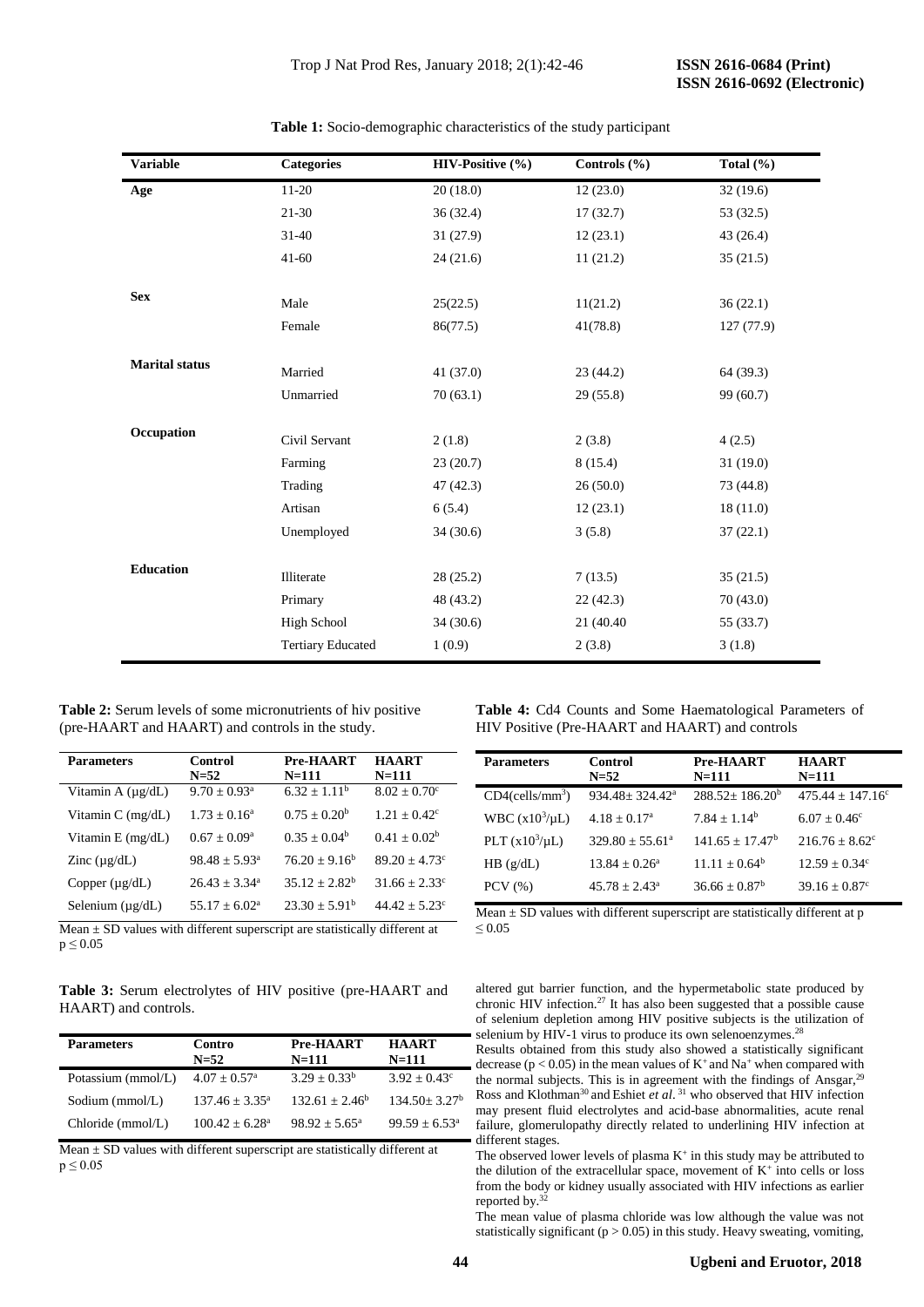adrenal and kidney diseases, pyelonephritis, diarrhea and dehydration leads to reduced levels of chloride as reported by Kleyman *et al*. <sup>33</sup> These symptoms were not severe and in some cases totally undiagnosed in the HIV subjects that were used.

Haematological abnormalities frequently encountered in HIV-infected individuals are anaemia, granulocyte disorders, thrombocytopenia, lymphomas, coagulopathies and vascular malignancies like Kaposi sarcoma. Although in the majority of cases, haematologic abnormalities are detected in middle or advanced stages of HIV infection, some of these like anaemia and thrombocytopenia have been reported to occur in early stages of HIV infection. 34

In this study, we found that before the initiation of HAART, anemia was the commonest hematological derangement in HIV positive HAART naïve. Haemoglobin concentration (Hb) and packed cell volume (PCV) were higher in the control subjects when compared with HIV positives on HAART and pre-HAART HIV positive subjects in each case. This agrees with the works of Wuba *et al.*<sup>35</sup> and Munyazesa<sup>,</sup> et al.<sup>36</sup> Anaemia has been shown to be a risk factor for early death in patients with AIDS, and the causes of HIV-related anaemia are multifactorial. <sup>37</sup> This might also be due to generalized pancytopenia usually caused by chronic condition like HIV infection and some changes in cytokine production, decreased erythropoietin concentrations, opportunistic infectious agents.<sup>38</sup>

Our study shows that HAART naïve patients have significantly higher value ( $p < 0.05$ ) of WBC when compared to HAART patients and controls subjects. This is in agreement with works of  $39,40$  who in their studies observed an increase in WBC in HIV subjects. White Blood Cell (WBC) count is important to monitor because the elevation of WBC may indicate infection, lack of response to treatment or an abnormality. The total WBC count shows a significant reduction in HAART patients although the reduction, progressive reduction observed in total WBC may indicate suppressive activity of the antiretroviral drug on the virus. This may be due to suppression of bone marrow and direct infection of T cells.

We also observed a significant decrease  $(p < 0.05)$  in platelet count in HIV HAART naïve patients when compared to HIV HAART patients and controls. This is in agreement with the works of Munyazesa *et al*. <sup>36</sup>and Vannappagari et al.<sup>41</sup> who reported higher prevalence of thrombocytopenia in HIV-infected individuals. The marked reduction in platelet counts may directly be attributed to the ability of HIV to directly suppress platelet production by infecting megakaryocytes and indirectly suppress production by causing alterations in the production of cytokines (cell-produced chemicals) and growth factors needed for proper platelet production and function. <sup>42</sup> It was reported that HIV infection induces macrophages to produce more of a chemical called macrophage-derived chemokine (MDC) which appears to alter the function of platelets. HIV may also cause platelets to be targeted by anti-platelet antibodies, a process that results in what is termed immune destruction. <sup>41</sup> The result is immune thrombocytopenic purpura (ITP). With ITP, it appears that the platelets have become coated with proteins from HIV and are thus, recognized as foreign invaders by the immune system when they pass through the spleen. The immune system then targets them for destruction. There can also be non-immune destruction with thrombotic thrombocytopenic purpura (TTP). It is thought that TTP may result from the blood vessel-damaging effect of HIV proteins. <sup>43</sup> Degree of thrombocytopenia in this study was higher in HAART naïve patients than those on HAART. It was reported that highly active antiretroviral therapy results in a sustained increase in the platelet count in HIV-infected patients with thrombocytopenia.

The present study has shown that prevalence of anemia is higher in treatment naïve patients compared to patients on treatment. This is consistent with the previous study done by Owiredu *et al*. <sup>44</sup> and Mildvan *et al*. <sup>45</sup> The findings of this study affirm that hematological disorders are corrected by combination antiretroviral therapy which also decreases the viral load. Thus, HIV patients who were on HAART had a greater number of blood cells within six months of beginning treatment and hematological disorders were corrected. <sup>46</sup> The present study shows that patients on HAART had statistically significant increase in WBC compared to their HAART-naïve counterparts. This study shows that CD4 cell counts of patients on HAART were significantly higher compared to HAARTnaïve, this study supports the fact that HAART resulted in the significant increase in CD4 T cell counts in the majority of patients. This possibly was due to suppression of plasma HIV RNA.<sup>42</sup>

# **Conclusion**

This study has shown that the use of HAART therapy reduced haematological and biochemical abnormalities and increase CD4+ count significantly, an addition to the growing knowledge in this line of study. Most importantly, despite the huge benefits of the use of HAART, it is suggestive that supplementation with vitamins especially vitamin E and electrolyte such as sodium and potassium will be necessary.

# **Conflict of interest**

The authors declare no conflict of interest.

# **Authors' Declaration**

The authors hereby declare that the work presented in this article is original and that any liability for claims relating to the content of this article will be borne by them.

# **Acknowledgements**

We immensely acknowledge and express our gratitude to Prof. GRA Okogun and Dr. Taiye Eruotor for their contributions and assistance in ensuring the success of this research.

# **References**

- 1. Bailes E, Gao F, Bibollet-Ruche F, Courgnaud V, Peeters M, Marx PA, Hahn BH, Sharp PM. Hybrid origin of SIV in chimpanzees. Sci 2003; 300:1713.
- 2. Palella FJ, Jr, Baker RK, Moorman AC, Chmiel JS, Wood KC, Brooks JT, [Holmberg SD.](https://www.ncbi.nlm.nih.gov/pubmed/?term=Holmberg%20SD%5BAuthor%5D&cauthor=true&cauthor_uid=16878047) Mortality in the highly active antiretroviral therapy era: changing causes of death and disease in the HIV outpatient study. [J Acquir Immune Defic Syndr.](https://www.ncbi.nlm.nih.gov/pubmed/16878047) 2006; 43(1):27-34.
- [Berns JS1](https://www.ncbi.nlm.nih.gov/pubmed/?term=Berns%20JS%5BAuthor%5D&cauthor=true&cauthor_uid=17699198), [Kasbekar N.](https://www.ncbi.nlm.nih.gov/pubmed/?term=Kasbekar%20N%5BAuthor%5D&cauthor=true&cauthor_uid=17699198) Highly active antiretroviral therapy and the kidney: an update on antiretroviral medications for nephrologists. [Clin J Am Soc Nephrol.](https://www.ncbi.nlm.nih.gov/pubmed/17699198) 2006; 1(1):117-129.
- [Moore DM1](https://www.ncbi.nlm.nih.gov/pubmed/?term=Moore%20DM%5BAuthor%5D&cauthor=true&cauthor_uid=16249702), [Hogg RS,](https://www.ncbi.nlm.nih.gov/pubmed/?term=Hogg%20RS%5BAuthor%5D&cauthor=true&cauthor_uid=16249702) [Yip B,](https://www.ncbi.nlm.nih.gov/pubmed/?term=Yip%20B%5BAuthor%5D&cauthor=true&cauthor_uid=16249702) [Wood E,](https://www.ncbi.nlm.nih.gov/pubmed/?term=Wood%20E%5BAuthor%5D&cauthor=true&cauthor_uid=16249702) [Tyndall M,](https://www.ncbi.nlm.nih.gov/pubmed/?term=Tyndall%20M%5BAuthor%5D&cauthor=true&cauthor_uid=16249702) Braitstein [P,](https://www.ncbi.nlm.nih.gov/pubmed/?term=Braitstein%20P%5BAuthor%5D&cauthor=true&cauthor_uid=16249702) [Montaner D](https://www.ncbi.nlm.nih.gov/pubmed/?term=Montaner%20JS%5BAuthor%5D&cauthor=true&cauthor_uid=16249702)iscordant immunologic and virologic responses to highly active antiretroviral therapy are associated with increased mortality and poor adherence to therapy. [J Acquir](https://www.ncbi.nlm.nih.gov/pubmed/16249702)  [Immune Defic Syndr.](https://www.ncbi.nlm.nih.gov/pubmed/16249702) 2005; 40(3):288-293.
- 5. UNAIDS. Epidemiological facts sheets on HIV and AIDS, epidemiological core data on epidemiology and response. *UNAIDS*. 2008; [http://data.unaids.org/pub/GlobalReport/2008](http://data.unaids.org/pub/GlobalReport/2008%20/jc1511_gr08_executivesummary_en.)  [/jc1511\\_gr08\\_executivesummary\\_en.](http://data.unaids.org/pub/GlobalReport/2008%20/jc1511_gr08_executivesummary_en.) Retrieved on 23-05- 2017.
- 6. Allard JP, Aghdassi E. Chau J. Effects of vitamin E and C supplementation on oxidative stress and viral load in HIVinfected subjects. AIDS, 1998; 12:1653-1659.
- 7. Kassu A, Yabutani T, [Mahmud](https://www.nature.com/articles/1602352#auth-3) ZH, [Mohammad](https://www.nature.com/articles/1602352#auth-4) A, [Nguyen](https://www.nature.com/articles/1602352#auth-5) N, [Huong](https://www.nature.com/articles/1602352#auth-6) BTM, [Hailemariam](https://www.nature.com/articles/1602352#auth-7) G, [Diro](https://www.nature.com/articles/1602352#auth-8) E, [Ayele](https://www.nature.com/articles/1602352#auth-9) B, [Wondmikun](https://www.nature.com/articles/1602352#auth-10) Y, [Motonaka](https://www.nature.com/articles/1602352#auth-11) J, [Ota](https://www.nature.com/articles/1602352#auth-12) F. Alterations in serum levels of trace elements in tuberculosis and HIV infections. Eur J Clin Nutr. 2006; 60:580-586.
- 8. [Khalili](https://www.ncbi.nlm.nih.gov/pubmed/?term=Khalili%20H%5BAuthor%5D&cauthor=true&cauthor_uid=19068104) H, [Soudbakhsh](https://www.ncbi.nlm.nih.gov/pubmed/?term=Soudbakhsh%20A%5BAuthor%5D&cauthor=true&cauthor_uid=19068104) A, [Hajiabdolbaghi](https://www.ncbi.nlm.nih.gov/pubmed/?term=Hajiabdolbaghi%20M%5BAuthor%5D&cauthor=true&cauthor_uid=19068104) M, [Dashti-](https://www.ncbi.nlm.nih.gov/pubmed/?term=Dashti-Khavidaki%20S%5BAuthor%5D&cauthor=true&cauthor_uid=19068104)[Khavidaki](https://www.ncbi.nlm.nih.gov/pubmed/?term=Dashti-Khavidaki%20S%5BAuthor%5D&cauthor=true&cauthor_uid=19068104) S[, Poorzare](https://www.ncbi.nlm.nih.gov/pubmed/?term=Poorzare%20A%5BAuthor%5D&cauthor=true&cauthor_uid=19068104) A[, Saeedi](https://www.ncbi.nlm.nih.gov/pubmed/?term=Saeedi%20A%5BAuthor%5D&cauthor=true&cauthor_uid=19068104) AA, [Sharififar](https://www.ncbi.nlm.nih.gov/pubmed/?term=Sharififar%20R%5BAuthor%5D&cauthor=true&cauthor_uid=19068104) R. Nutritional status and serum zinc and selenium levels in Iranian HIV infected individuals[. BMC Infect Dis.](https://www.ncbi.nlm.nih.gov/pmc/articles/PMC2613901/) 2008; 8:165.
- 9. Muthuraj M, Kamatchiyammal S, Usharani B. Serum Znic, Calcium and Albumin levels in Pulmonary Tuberculosis patients co-infected with HIV. Global J. of Biotech & Biochem. 2010; 15(9):27-35.
- 10. Baum MK, Shor-Posner G, Lai S, Zhang G, Flecher MA, Saubelich H, Page. JG. High risk of HIV related motality is associated with selenium deficiency. J Acqiur Immune Defic Syndr Hum Retrovirol. 2010; 15:320-374.
- 11. Drain PK, Kupka R, Mugusi F, Fawzi WW. Micronutrients in HIV positive persons receiving HAART. Am J Clin Nutr, 2007; 85(2):333-345.
- 12. Gange SJ, Lau B, Phair J, Riddler SA, Detels R, Margolick JB. Rapid declines in total lymphocyte count and hemoglobin in